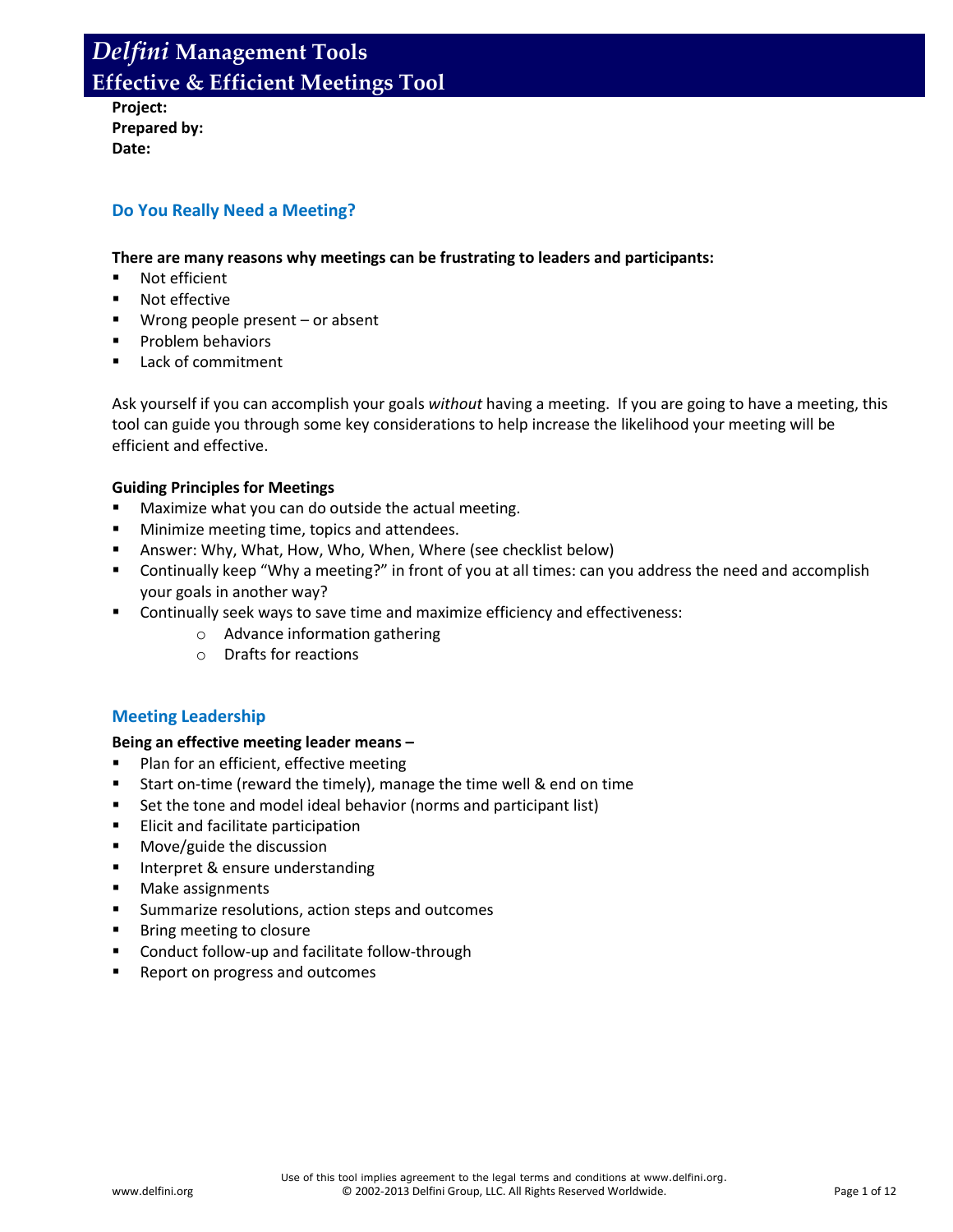**Project: Prepared by: Date:**

## **Meeting Considerations**

| " $W$ "s | <b>Question</b>                                                    | <b>Tips</b>                                                                                                                                                                                                                                                                                                                                                                                          |  |
|----------|--------------------------------------------------------------------|------------------------------------------------------------------------------------------------------------------------------------------------------------------------------------------------------------------------------------------------------------------------------------------------------------------------------------------------------------------------------------------------------|--|
| Why      | Why a meeting?                                                     | Strive for better ways to address needs and accomplish goals                                                                                                                                                                                                                                                                                                                                         |  |
| What     | What is the need?                                                  | See Key Words: Reasons for Meetings                                                                                                                                                                                                                                                                                                                                                                  |  |
|          | What is the goal?                                                  | See Key Words: Reasons for Meetings                                                                                                                                                                                                                                                                                                                                                                  |  |
|          | What topics?<br>Review last topics<br>п<br>Review parking lot<br>п | Consider circulating a data collection sheet for needs, topics,<br>issues, ideas and suggestions                                                                                                                                                                                                                                                                                                     |  |
|          | What is the ideal length of time?                                  | Minimize<br>Can you keep it to 50 minutes?<br>٠<br>Can a topic be dealt with outside the meeting<br>٠<br>What can be done to minimize the time needed for each<br>topic?<br>Create a "budget" for time-by-topic (Delfini Agenda Builder<br>٠<br>Tool)<br>Longer may be advisable if hard to get people together<br>٠<br>(provided time is being used wisely) or for moving through<br>large projects |  |
|          | What is the idea order for the topics?                             | <b>Strategies</b><br>First consider sequencing needs<br>٠<br>Most important first to ensure completion?<br>٠<br>Most easy to dispense with first to gain accomplishment?<br>٠<br>Information items - try to keep to writing<br>٠<br>Write 1 sentence description for each topic to create focus<br>٠<br>and provide direction                                                                        |  |
|          | What roles are needed?                                             | See Roles List below                                                                                                                                                                                                                                                                                                                                                                                 |  |
|          | What skills are needed?                                            |                                                                                                                                                                                                                                                                                                                                                                                                      |  |
|          | What background information is<br>needed?                          |                                                                                                                                                                                                                                                                                                                                                                                                      |  |
|          | What has to happen ahead of time?                                  |                                                                                                                                                                                                                                                                                                                                                                                                      |  |
|          | What assignments need to be made in<br>advance?                    | Will assigning advance work to attendees be helpful or a<br>hindrance?<br>Be sensitive to their time issues<br>٠<br>May increase participation and buy-in<br>٠<br>Can be simple such as think up one idea to share on each                                                                                                                                                                           |  |

Use of this tool implies agreement to the legal terms and conditions at www.delfini.org. www.delfini.org entitled as a control of 2002-2013 Delfini Group, LLC. All Rights Reserved Worldwide.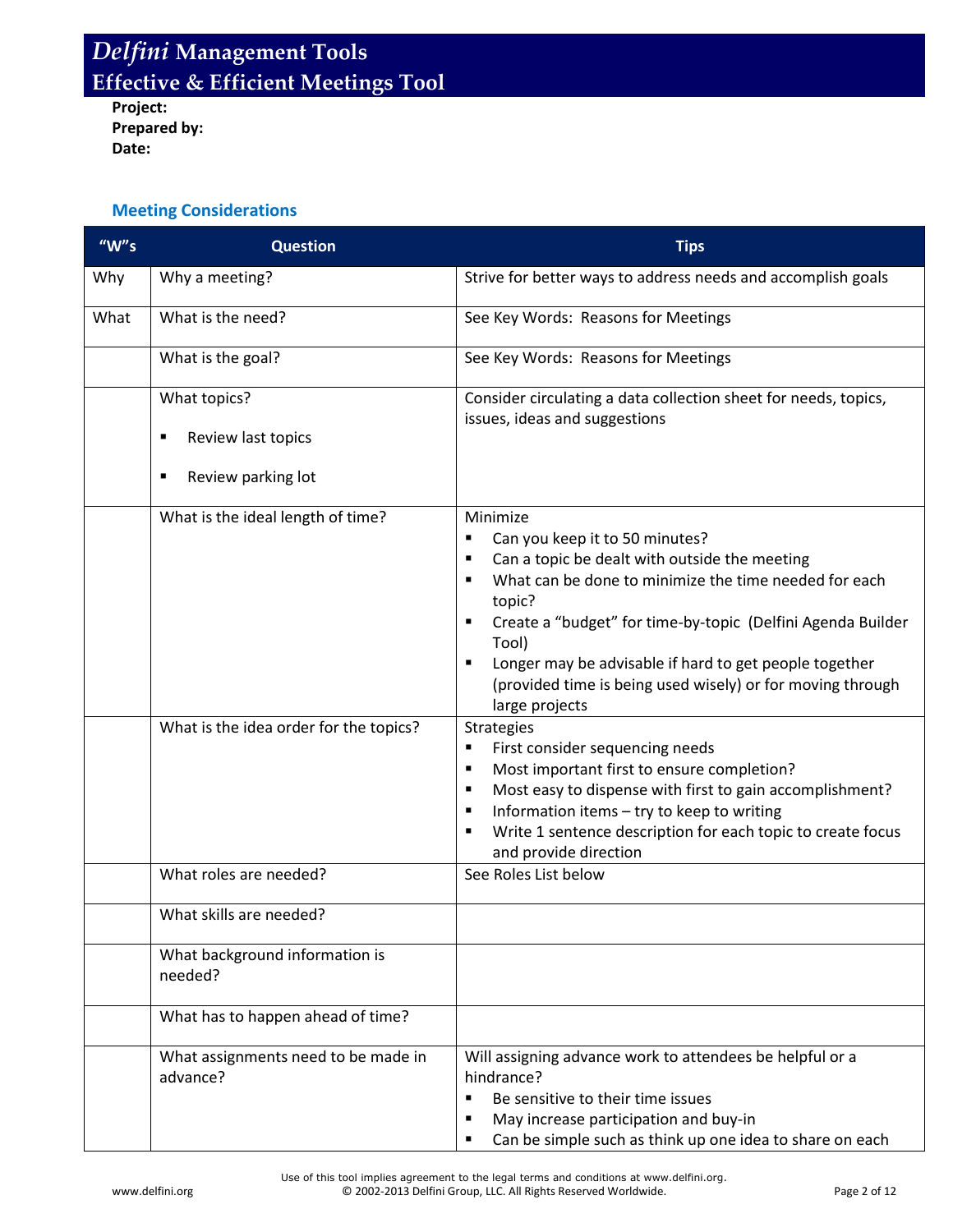**Project: Prepared by: Date:**

| " $W$ "s | <b>Question</b>                                                                                                                           | <b>Tips</b>                                                                                           |  |  |
|----------|-------------------------------------------------------------------------------------------------------------------------------------------|-------------------------------------------------------------------------------------------------------|--|--|
|          |                                                                                                                                           | topic                                                                                                 |  |  |
|          | What meeting aids are needed?                                                                                                             |                                                                                                       |  |  |
|          | What equipment and other resources<br>are needed?                                                                                         |                                                                                                       |  |  |
|          | What is needed for people's comfort?                                                                                                      |                                                                                                       |  |  |
|          | What reminders need to be posted in the<br>meeting room?                                                                                  | Suggestions<br><b>Meeting Norms</b><br>Parking Lot                                                    |  |  |
|          | What should be brought to the meeting?                                                                                                    | Suggestions<br><b>Information Items</b><br>٠<br>Agendas<br>٠<br>Evaluations<br>٠                      |  |  |
| How      | How will the meeting be conducted? This<br>is your Master Plan<br>Processes: Series of actions<br>Methods: How you will do the<br>actions | Questions that follow will help create the plan.                                                      |  |  |
|          | How will the meeting be led or facilitated<br>(and which)?                                                                                | Document in the agenda                                                                                |  |  |
|          | How will norms and meeting etiquette<br>be determined?                                                                                    | Prepare suggestions in advance for reaction or if already in<br>place, do people need to be reminded? |  |  |
|          | How will input be gathered?                                                                                                               | Document in the agenda                                                                                |  |  |
|          | How will decisions be made?                                                                                                               | Document in the agenda                                                                                |  |  |
|          | How will next steps be determined?                                                                                                        | Strive to have a next step determine for every meeting outcome                                        |  |  |
|          | How will assignments be made?                                                                                                             |                                                                                                       |  |  |
|          | How will outcomes be captured?                                                                                                            |                                                                                                       |  |  |
|          | How will we know the meeting was<br>effective?                                                                                            |                                                                                                       |  |  |
|          | How can we apply learnings from the<br>past to improve this meeting?                                                                      | Use the past meeting evaluations                                                                      |  |  |
| Who      | Who must be there?                                                                                                                        | Is there anyone whose absence will ruin the meeting. Ensure<br>they are there, no matter what.        |  |  |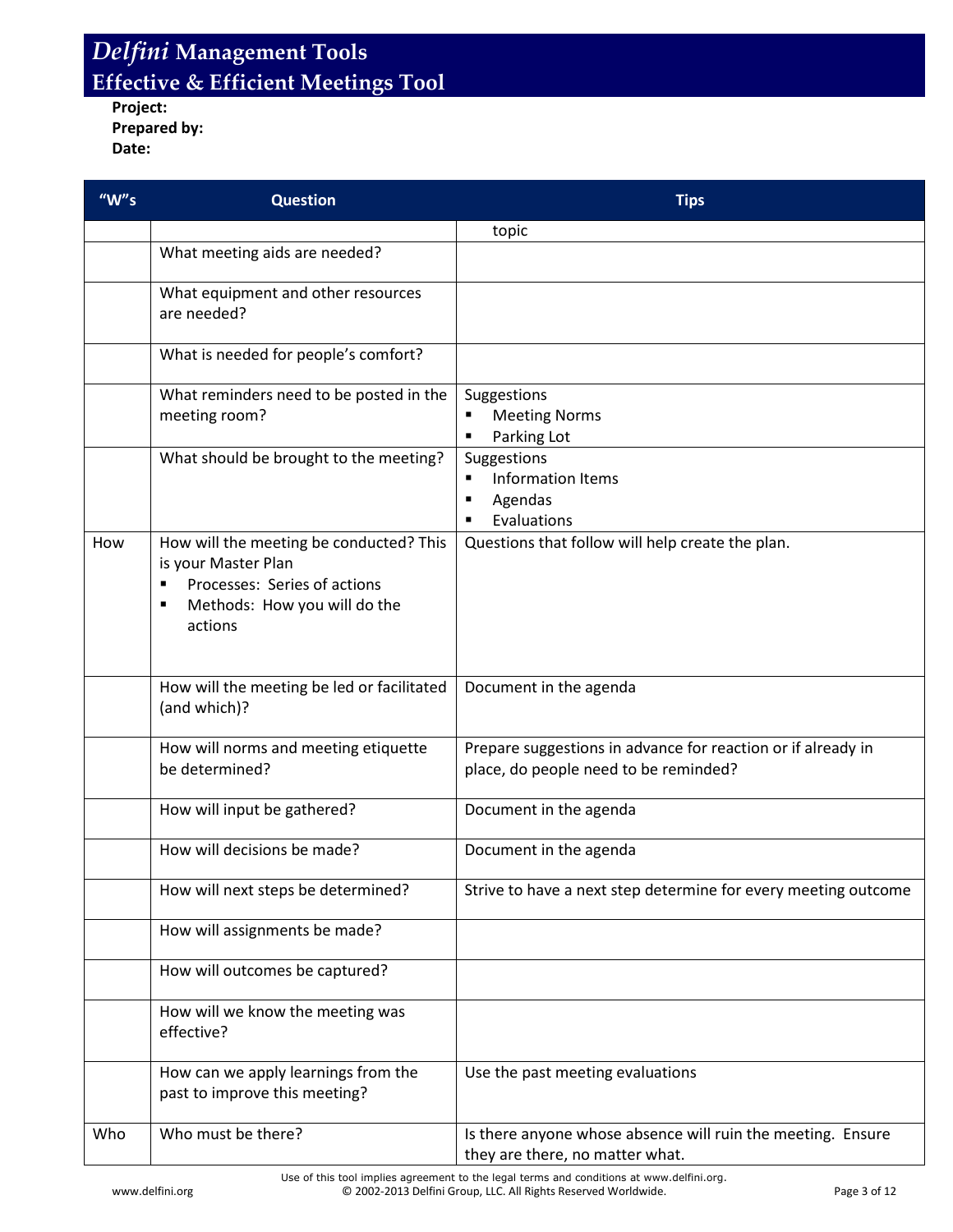**Project: Prepared by: Date:**

| " $W's$ | <b>Question</b>                                           | <b>Tips</b>                                                                                                                                                                   |
|---------|-----------------------------------------------------------|-------------------------------------------------------------------------------------------------------------------------------------------------------------------------------|
|         | Who else should be there?                                 | Minimize<br>Try and establish a culture where people feel comfortable<br>not being included in a meeting<br>General rule of thumb to limit working groups to under 8-10.<br>٠ |
|         | Who should be available (on-call)?                        |                                                                                                                                                                               |
|         | Who do you need to prepare or consult<br>with in advance? |                                                                                                                                                                               |
| When    | When will the meeting be?                                 |                                                                                                                                                                               |
|         | When will the agenda and background<br>materials go out?  | Rule of thumb: 1-2 weeks                                                                                                                                                      |
|         | When will minutes be circulated?                          | Strive for same day                                                                                                                                                           |
|         | When will meeting evaluations be due?                     | Strive for same day                                                                                                                                                           |
|         | When will follow-up occur?                                | Strive for 2-3 days following release of minutes                                                                                                                              |
|         | When will reporting of progress and<br>outcomes occur?    | Strive for progress reporting at time of next agenda preparation                                                                                                              |
| Where   | Where will the meeting be held?                           |                                                                                                                                                                               |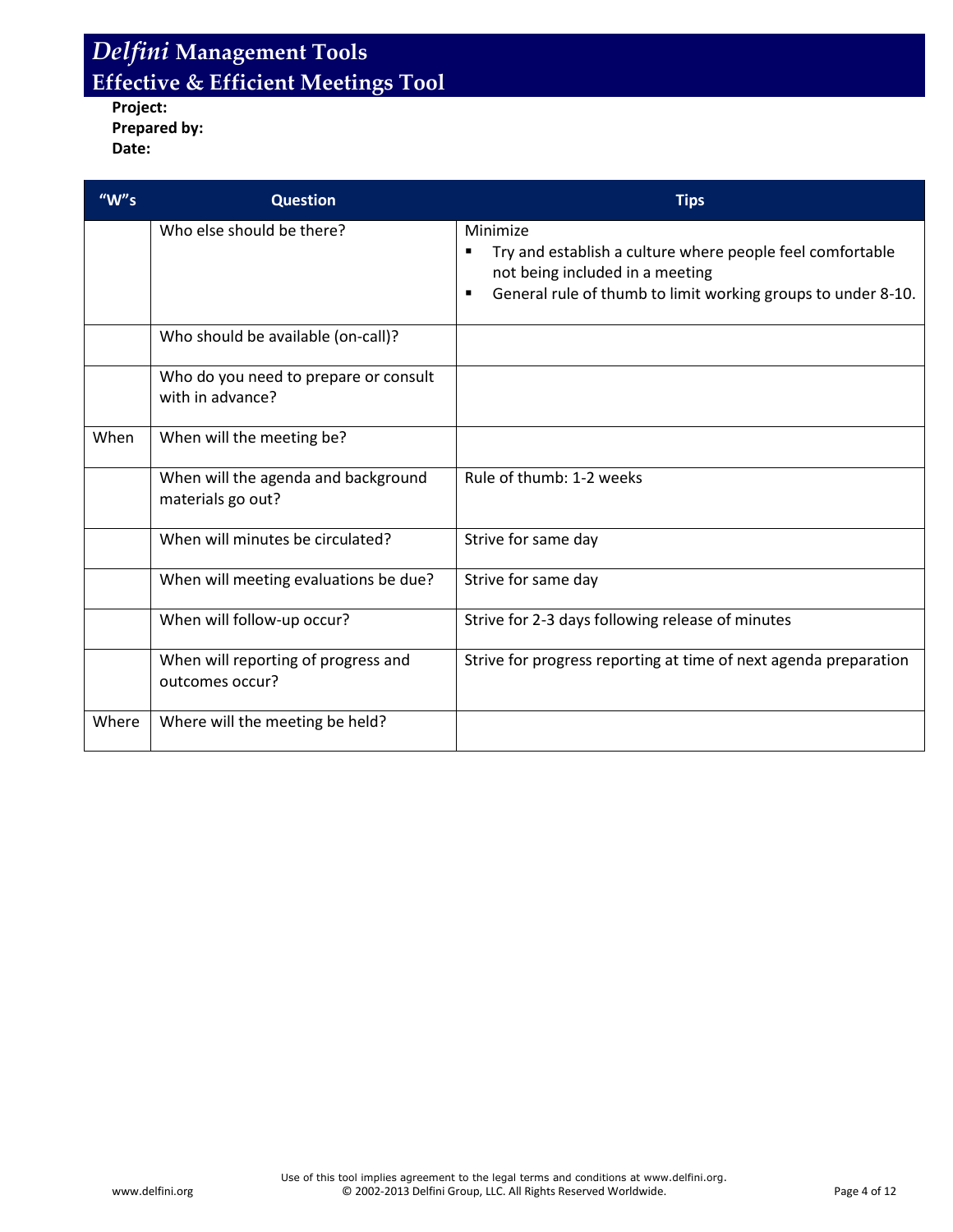**Project: Prepared by: Date:**

### **The Meeting Process**



**"Meeting process" refers to all the work required for a successful meeting that is done before, during and after the meeting**

#### **Pearls**

- Envision the entire meeting process to conceive your plan
	- Document your vision into a template to serve as your
		- o Meeting process task sheet
		- o Agenda
		- o Documentation of meeting proceedings
		- o Outcome plan and action plan for next steps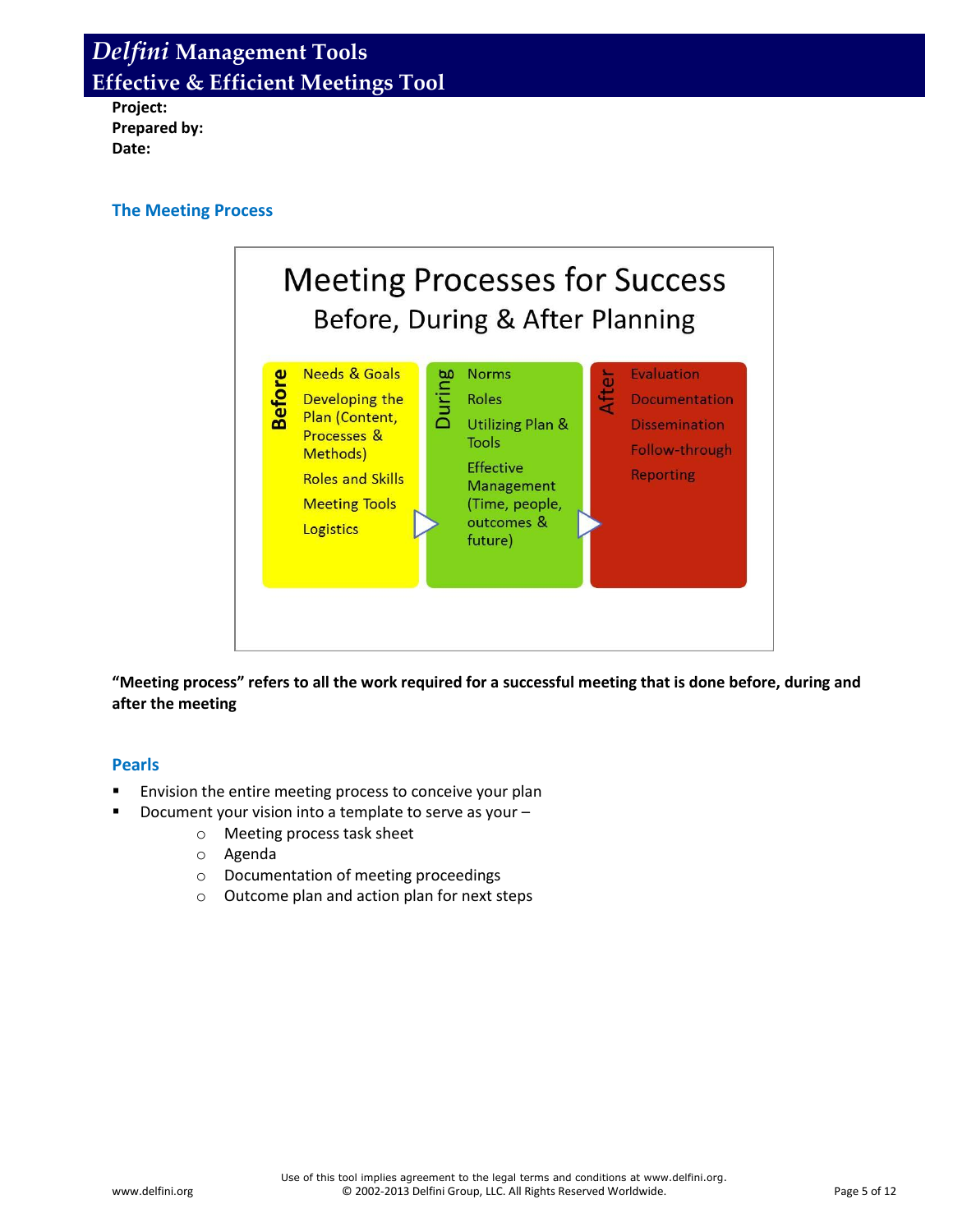**Project: Prepared by: Date:**

## **Before**



- Decide upon Needs & Goals
- Developing the Plan
	- o Content
	- o Processes & Methods (see tips below)
- Roles & Skills (see checklist below)
- **Meeting Tools (can help with the Content)**
- Logistics

### **Content**

Pearl: If you need to gather topic ideas from others, create your own "agenda capture template" which can be used to manage work outside of a meeting and to create your meeting content. Can include –

**Topics from last meeting** 

- o Action steps, outcomes, parking lot
- Needs and ideas from others
	- o Topic, issue, ranking of import and raised by whom

### **Processes & Methods**

- Processes are action steps
	- o Example: Decision processes
- Methods are how you do your actions for example how will you make decisions? Examples…
	- o Voting (unanimous, majority), Nominal Group Technique, Consensus

Pearl: Envision the meeting to envision the various action steps, and ensure you've thought about a method for each of the actions (see Meeting Actions below).

| <b>Leadership Needs</b> |          | $\mathbf{r}$<br><b>Informational Reasons</b><br><b>Work Process Reasons</b> |                | <b>Social Reasons</b> |   |             |
|-------------------------|----------|-----------------------------------------------------------------------------|----------------|-----------------------|---|-------------|
| ٠                       | Oversee  | Inform<br>п                                                                 | $\blacksquare$ | Plan                  | ٠ | Affiliation |
| ٠                       | Motivate | Educate<br>$\blacksquare$                                                   | ٠              | Study                 |   | Expression  |
| ٠                       | Assign   | Clarify<br>٠                                                                | ٠              | Create                | ٠ | Importance  |
| ٠                       | Bond     | Share<br>п                                                                  | $\blacksquare$ | Think                 |   | Play        |
| ٠                       | Accept   |                                                                             | $\blacksquare$ | Solve                 |   |             |
| ٠                       | Agree    |                                                                             | ٠              | Coordinate            |   |             |
| ٠                       | React    |                                                                             | $\blacksquare$ | Decide                |   |             |
| ٠                       | Focus    |                                                                             |                |                       |   |             |
| ٠                       | Advice   |                                                                             |                |                       |   |             |

## **What do you want to Happen in the Meeting: Meeting Actions**

### **Roles List: Considerations**

| <b>Meeting Management Roles</b> |                                        | <b>Roles of Attendees</b>    |             |                        |
|---------------------------------|----------------------------------------|------------------------------|-------------|------------------------|
|                                 | Leader or Facilitator                  |                              | п           | Leaders                |
|                                 | Decision-maker about meeting processes |                              | Authorities |                        |
|                                 | $\circ$                                | May be leader or facilitator |             | Decision-makers        |
|                                 | O                                      | May be group                 |             | <b>Opinion leaders</b> |
|                                 | O                                      | May be ranking leader        |             | <b>Stakeholders</b>    |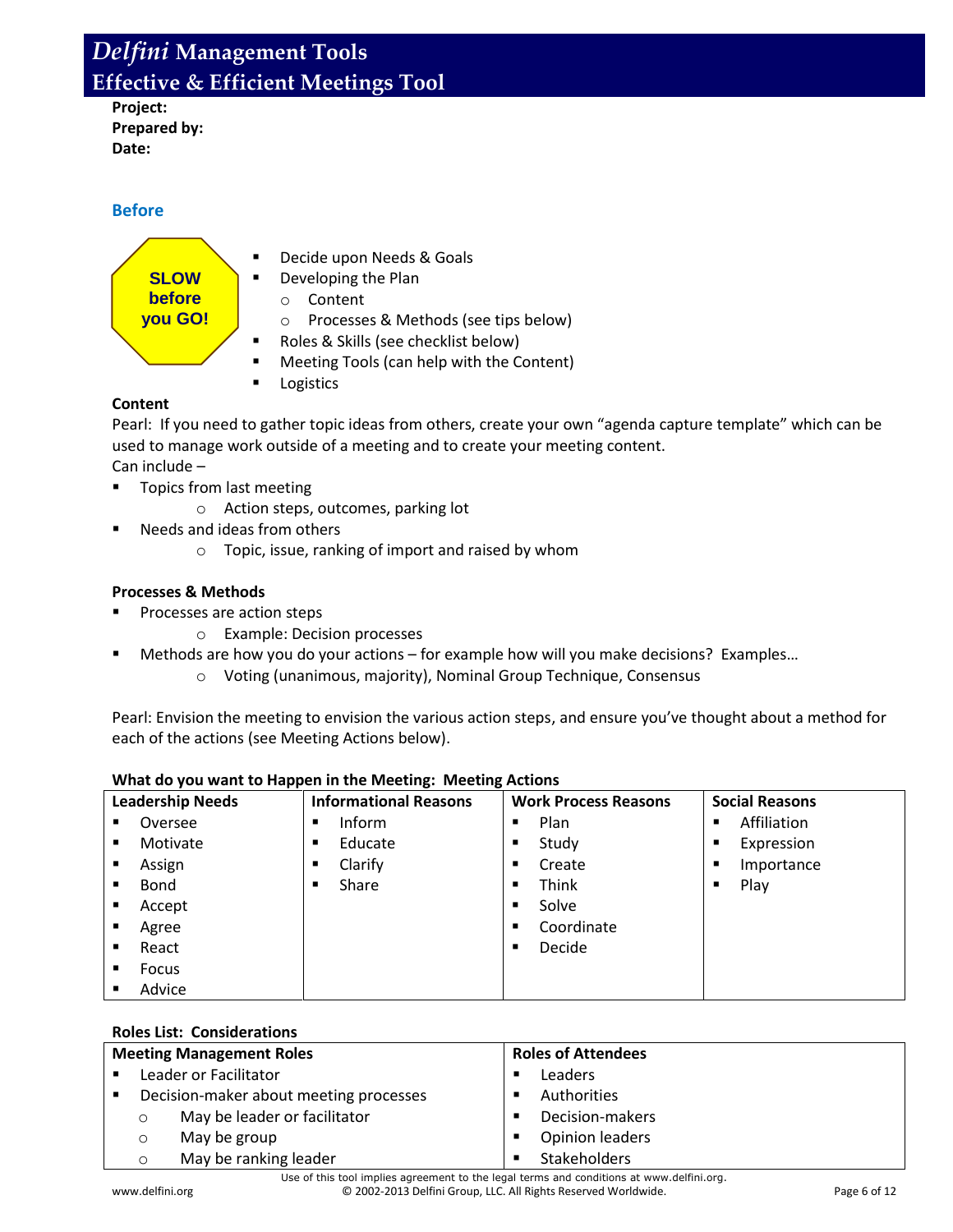**Project: Prepared by: Date:**

| ٠ | Recorder    | ٠              | Experts          |
|---|-------------|----------------|------------------|
| ٠ | Time-keeper | $\blacksquare$ | Skilled/Know-how |
| ٠ | Evaluators  | $\blacksquare$ | Advisors         |
|   |             | ٠              | Educators        |
|   |             | $\blacksquare$ | Worker/Doers     |
|   |             | $\blacksquare$ | Problem-solvers  |
|   |             | $\blacksquare$ | <b>Observers</b> |
|   |             | $\blacksquare$ | <b>Outsiders</b> |

### **Meeting Tools**

### **Agenda Capture Template**

(See **Content** above)

#### **Agenda Builder**

Delfini Excel Spreadsheet allowing you to enter minutes needed per topic to construct a timed agenda

#### **Meeting Process Tool**

 Construct a tool to use to manage your entire meeting process (before during and after). This tool gets distributed to all meeting participants in advance of the meeting (and have copies available at the meeting).

| <b>Tool Purpose</b>       | <b>Tip</b>                                                                                                                                                      | <b>Example</b>                                                                                                                              |  |  |
|---------------------------|-----------------------------------------------------------------------------------------------------------------------------------------------------------------|---------------------------------------------------------------------------------------------------------------------------------------------|--|--|
| Agenda                    | Do more than an "agenda." Do a true<br>description of what is being planned.                                                                                    | 10 AM - 11 AM<br><b>Meeting Management</b>                                                                                                  |  |  |
|                           | Items: topics, focus, direction, timing,<br>responsible party                                                                                                   | - Item for Decision<br>- We wish to examine all standing                                                                                    |  |  |
|                           |                                                                                                                                                                 | meetings to determine if they are<br>necessary or not.                                                                                      |  |  |
|                           | Adding these elements to your agenda can<br>help make the meeting more efficient and                                                                            | - Sheri will review the goal and purpose of<br>each meeting.                                                                                |  |  |
|                           | more effective.                                                                                                                                                 | - Group will decide if meeting will<br>continue and if yes, frequency for<br>meeting.                                                       |  |  |
| <b>Information Agent</b>  | This tool can be a time saver and<br>communicator for you. Items can be included<br>on the agenda for information only without<br>having to discuss in meeting. | Information Items - No Discussion<br>$\blacksquare$<br>IRS has increase mileage<br>reimbursement for personal cars to<br>34 cents per mile. |  |  |
| <b>Expectation Setter</b> | You can help set the tone of the meeting in<br>this document.                                                                                                   | Reminder: We agreed we would fine each<br>late attendee 25 cents for each minute<br>they are late.                                          |  |  |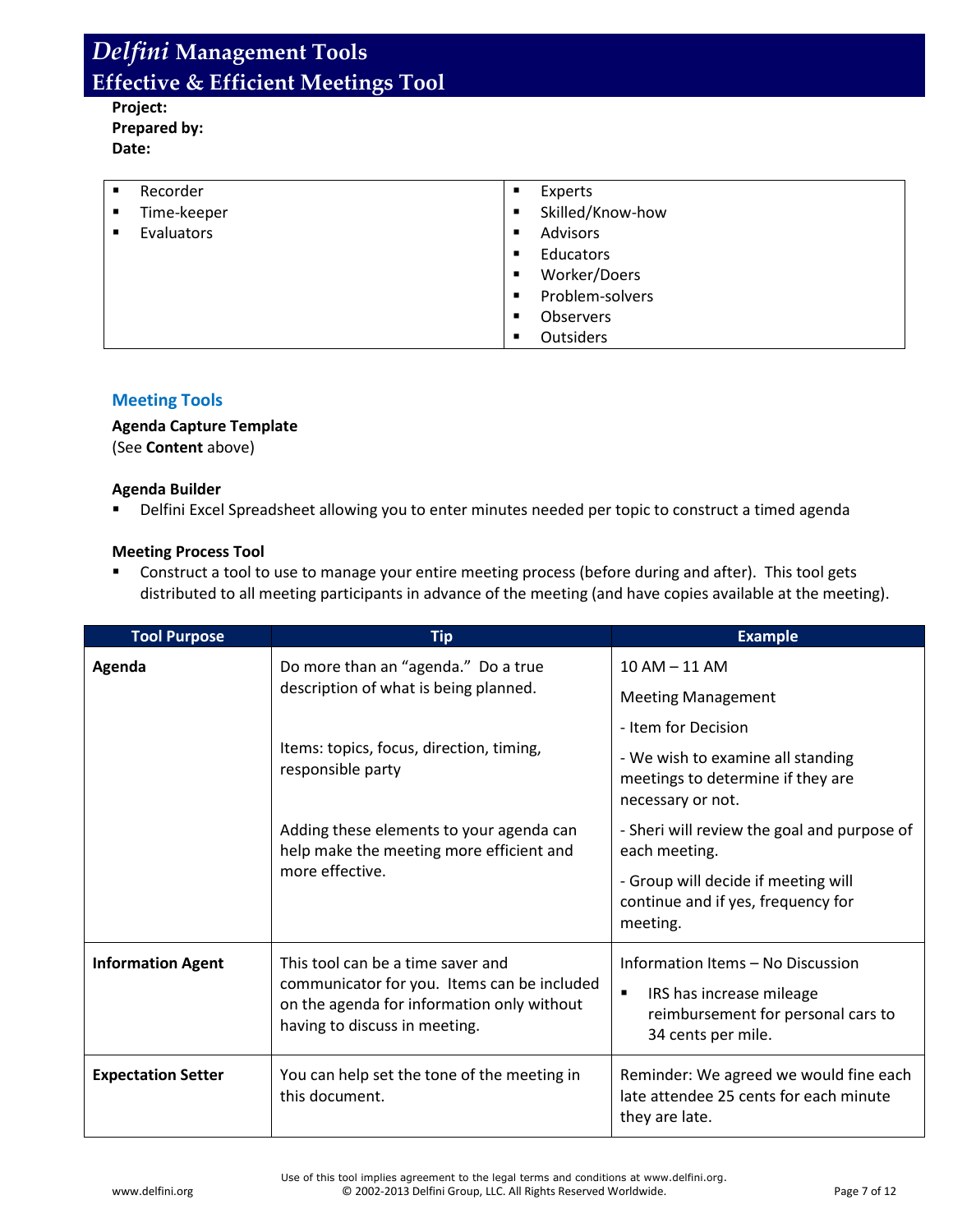**Project: Prepared by: Date:**

| <b>Meeting Manager</b>                 | This is your "efficiency and effectiveness" tool<br>during the meeting.                                                       | "Because we have a very full agenda, we<br>will have to limit discussion at this point.<br>We can put that in the parking lot for<br>future consideration." |  |  |
|----------------------------------------|-------------------------------------------------------------------------------------------------------------------------------|-------------------------------------------------------------------------------------------------------------------------------------------------------------|--|--|
| <b>Meeting</b><br><b>Documentation</b> | Use this tool to just in time record outcomes<br>and action steps.<br>Tip! Do as much as you can in advance of the<br>meeting | What $-$ Who $-$ When:<br>Mike will draft an evidence-tag statement<br>by next Tuesday.                                                                     |  |  |

#### **When**

- **Tip for easier scheduling for multiple people pass around list**
- of times and dates for people to cross out when not available

#### **Where**

- **Location**
- Room set-up for functionality and comfort (seating, space to work, lighting, warmth, creature comforts)
- Equipment needed at the location examples
	- o LCD projector
	- o Screen
	- o Computer stand
	- o Overheads
	- o Speaker phone
	- o Microphones
	- o Power cords
	- o Extension cords
	- o Tables/chairs/configuration
- **Bring extra copies to the meeting of norms, agenda and anything else you'll be sorry someone forgets** and, as useful, handouts

#### **Planning Pearls**

- 1. Get the agenda (meeting process document) right!
- 2. Have all documents/materials organized to work with agenda
- 3. Leader does a walk-through of meeting with agenda and materials
- 4. Leader does walk-through with staff/others and discusses problematic areas
- 5. Envision the entire meeting and what you want to have happen
- 6. Chart the potential course by pre-documenting action steps, assignments, etc. (Pearl: Prepare "minutes" as you can ahead of time…)
- 7. If assigning pre-work, reminders and check-in with people (establish own tickler)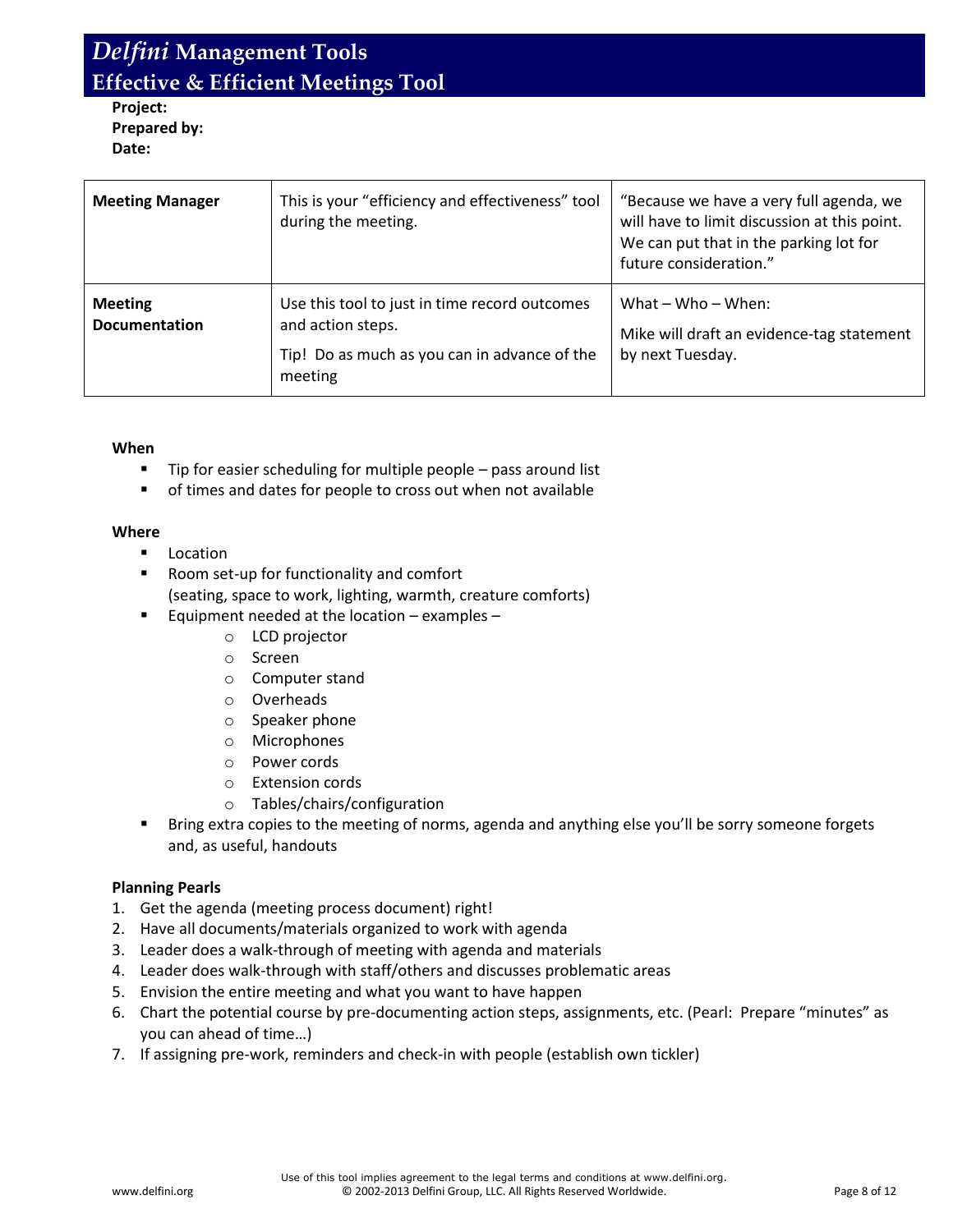**Project: Prepared by: Date:**

### **During**



#### **Ideas for Meeting Norms**

- We will start on time, and we will end on time
- All meeting participants agree to come prepared
- Meeting attendees will communicate constructively and respectfully
- **Each meeting attendee takes personal responsibility to help the meeting be efficient and effective**
- Each attendee agrees to strive to take a problem-solving approach, be objective and focus on the good of the mission
- Each attendee agrees it is not okay to complain about outcomes when he or she has not participated responsibly (i.e., within norms)
- Everyone will follow up on their assigned tasks within 2 weeks, unless otherwise arranged with management

#### **Roles**

May need to remind people of their roles and expectations at the start of the meeting. (See above Roles List for considerations.)

#### **Be sure to inform participants –**

- What are the goals
- Remind re: the norms
- **What latitude do they have**
- **What are the consequences of their decisions**
- **Ensure understanding for how meeting processes are to be done** (the methods)
- **Being a good participant means –**
	- Be a responsible participant
	- **Follow the norms**
	- Be prepared
	- Be on time
	- Attend to how you are communicating
	- **Attend to how you are working to make the meeting efficient and effective**
	- **Work for the greater good**

#### **Remember that being an effective meeting leader means –**

- Plan for an efficient, effective meeting
- **Start on-time (reward the timely), manage the time well & end on time**
- Set the tone and model ideal behavior (norms and participant list)
- **Elicit and facilitate participation**
- **Move/guide the discussion**

#### **Environment**

What kind of meeting environment has been created?

Is it one which is –

- Safe
- Supportive
- Respectful
- Appreciates differences
- Objective
- Positive-focused
- Consensus-oriented

#### Leaders set tone and expectations.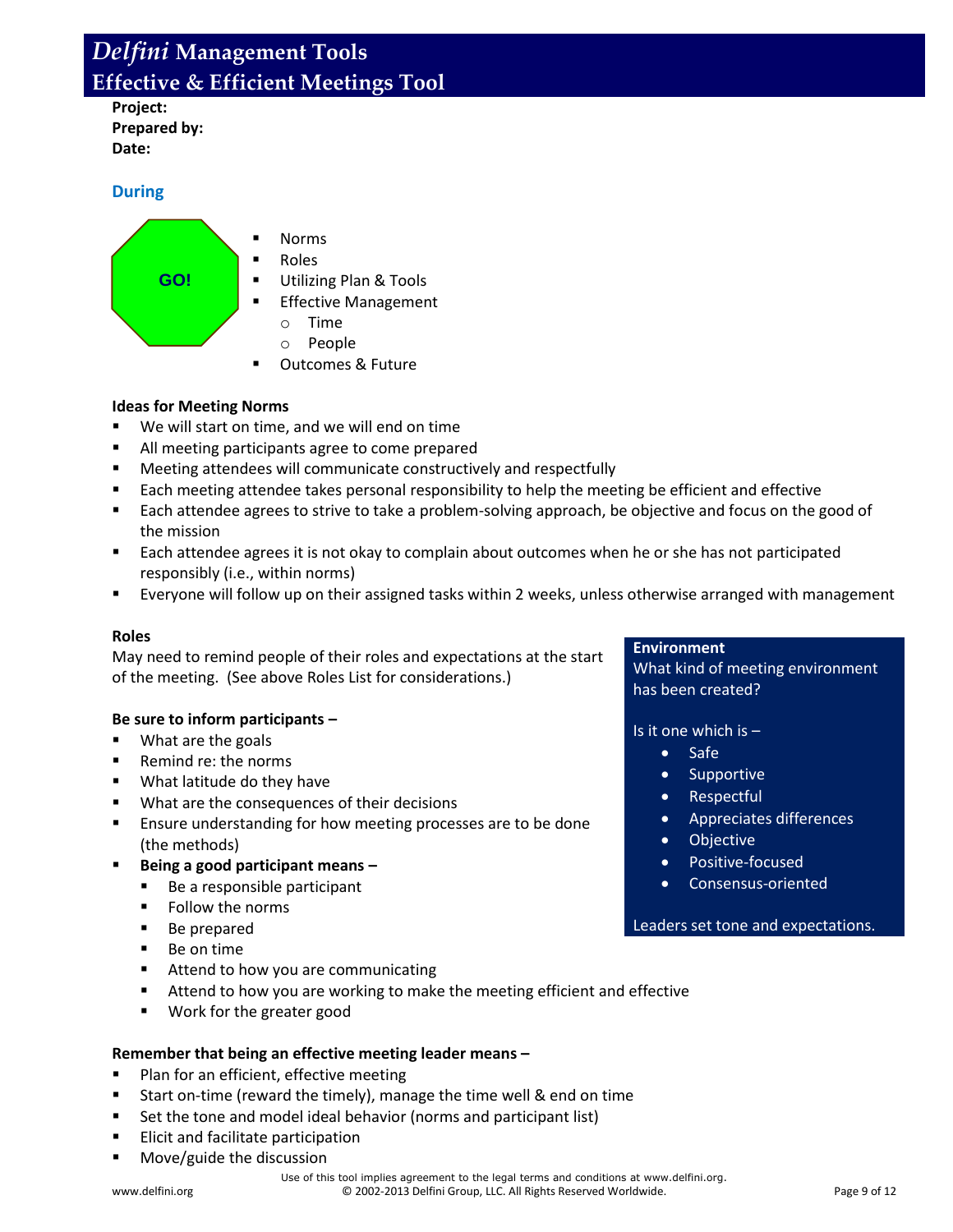- **Project: Prepared by: Date:**
- **Interpret & ensure understanding**
- **Make assignments**
- **EXECUTE:** Summarize resolutions, action steps and outcomes
- **Bring meeting to closure**
- **EXECONDUCT FOLLOW-UP and facilitate follow-through**
- **Report on progress and outcomes**

#### **Utilizing Plan & Tools for Effective Management of Time**

- Use the meeting process tool to manage meeting content and time. (Plan in advance where you can cut if need be.)
- Use a time keeper.
- Use a parking lot.
- Document outcomes and action steps (What Who When) as you go.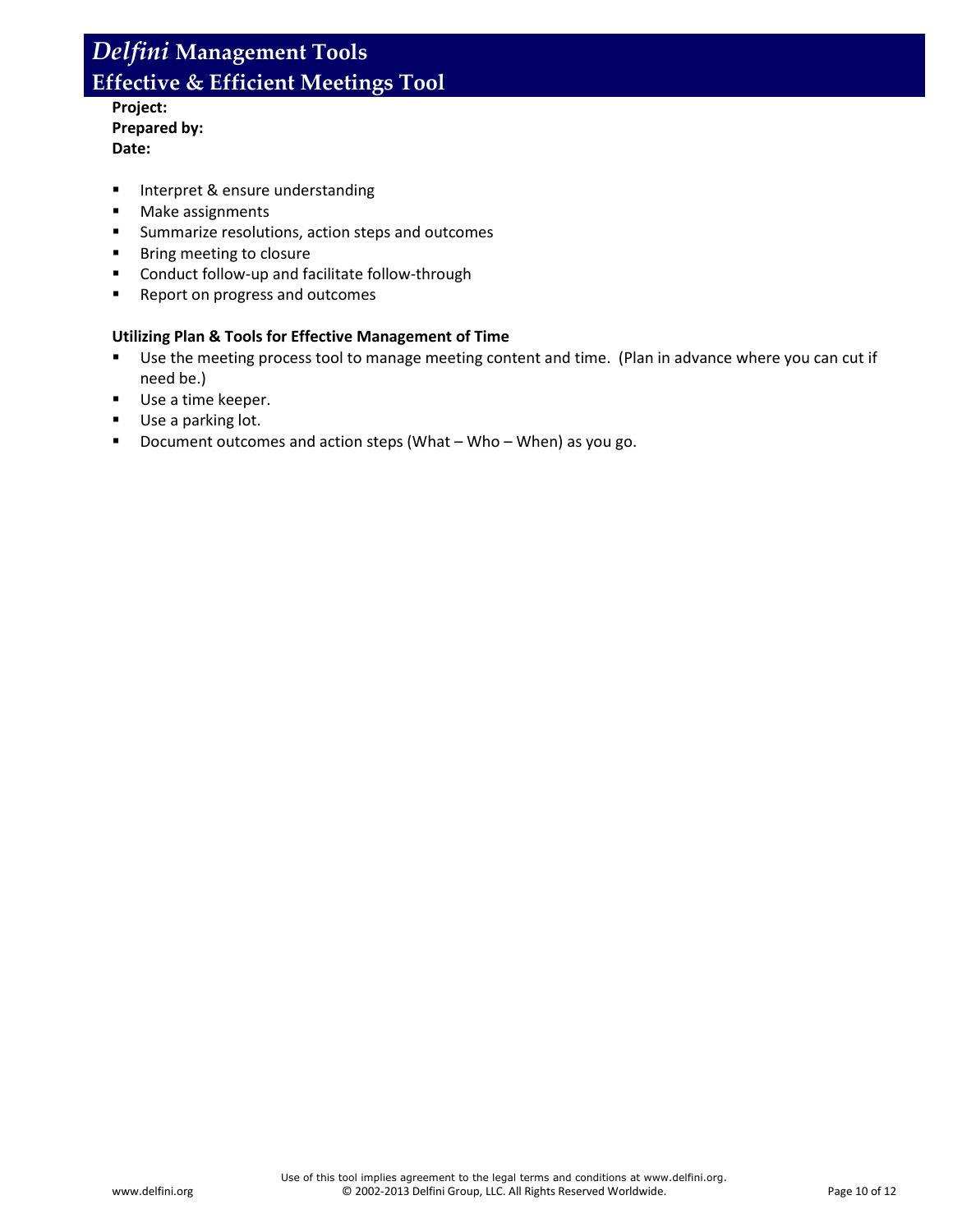**Project: Prepared by: Date:**

#### **Effective Management of People**

As a leader, you are responsible to manage problem behaviors for the good of the group, for the good of the outcomes and so that your role as leader is not diminished. Good meeting norms can help. (Post your meeting norms in the meeting room.)

- It's the *behavior;* and it may be lack of awareness
- Keep calm
- Keep to the facts
- Be firm, yet diplomatic
- Use the norms and group agreement on the norms
- **Always give credit**
- **Avoid laying blame**
- **Provide constructive criticism in private**
- **Pause and give yourself time to think before responding**
- **IF In some instances: consider not including them in meetings**

Part of your role as leader is to elicit and facilitate participation. Effectively doing this can help improve participant commitment to outcomes. Tips and ideas –

- Part solved through good norm setting
- Identify something all can agree upon common goals then go from there
- **•** Offer pilot testing/trial period
- **Interview people and report**
- **E** Create drafts and "straw" man proposals for reaction
- **Prepare questions to pose**
- Round-robin: everyone is asked to think up a solution or give their opinion. Time is limited for each to participate or limit number of ideas they contribute in the meeting. No judgment is rendered. Short discussion follows.
- Get all ideas presented without judgment initially  $-$
- $\blacksquare$  Likes; pros & cons; +/-
- **Break into small groups (maybe assign who is in which group)**
- Rank preferences top 1,2 or 3 preferences
- **Secret ballot**

#### **Effective Management of Outcomes and Future**

Summarize key outcomes at the conclusion of each topic

- What
- Who
- **By when**

Have documented immediately

#### **Problem Meeting Behaviors**

Responsibility Issues

- **Unprepared**
- **Inefficient**
- **Never participates**
- **Uncooperative**

### Self-Interest

- **Takes a personal platform**
- **Protective of turf**
- **Hidden agenda**

#### Communication Challenges

- **Rambling**
- **•** Off-track
- **Emotional**
- **Disruptive**
- **Negative or unconstructive**
- **•** Obsessive
- **•** Domineering
- **Argumentative**

Things you can say to get participation, get focus, move on the agenda, deal with problem communications…

- "Does anyone else have an opinion?"
- **"** "Let's hear from (someone else) (specific name)"
- "Your point is important, and our meeting objective is (refocus) – we can put that in the parking lot or discuss outside the meeting"
- "We've all agreed that one of our meeting norms is to keep solution-oriented. Can you give us an idea for a solution…?"
- "Let's keep to the facts."
- "Okay." Noncommittal response, then move on
- Restatement: "What I am hearing is…